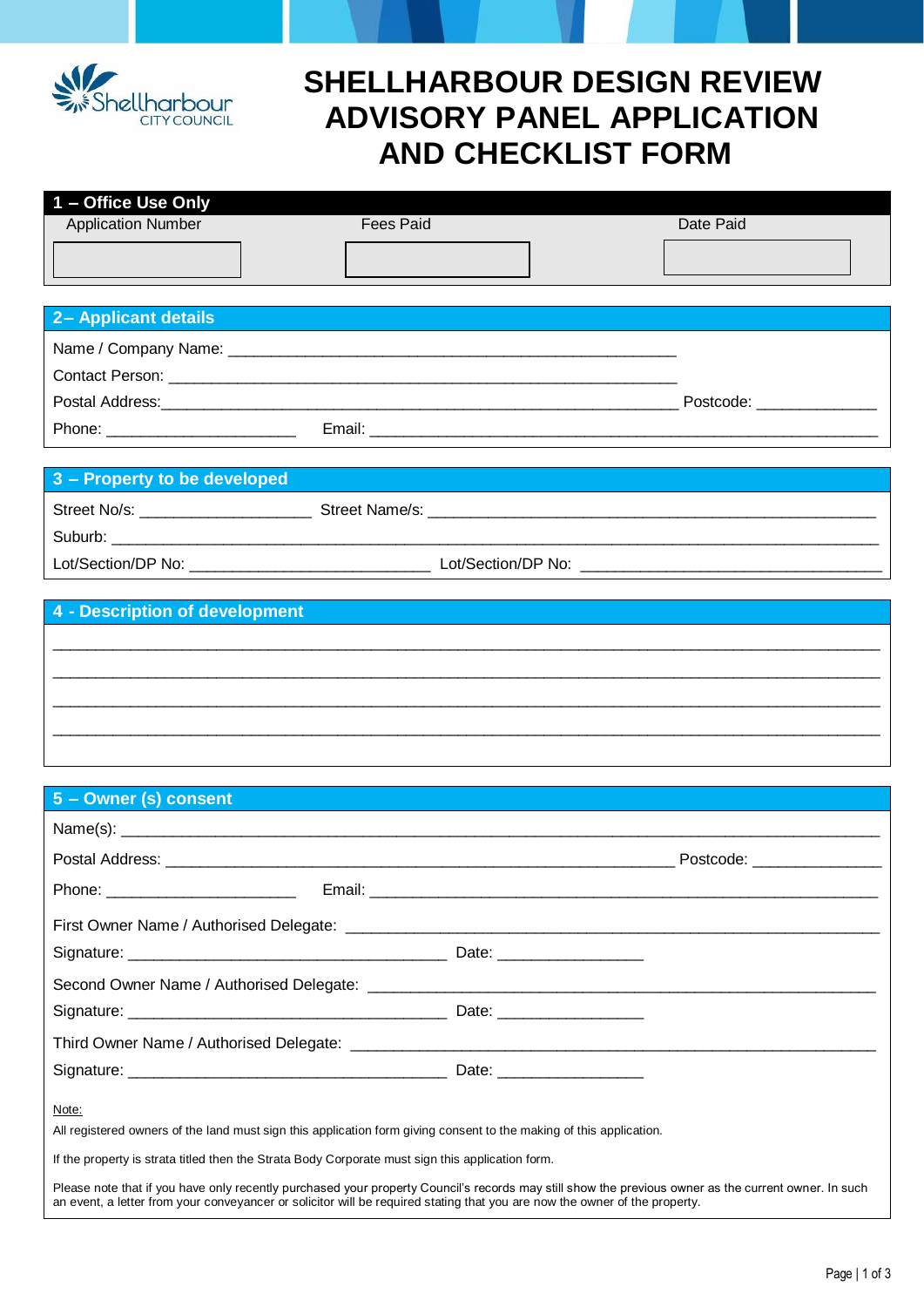**6 – Details of previous interaction**

- a. Is this your first request for the SDRAP to comment on this proposal?
	- $\Box$  Yes  $\Box$  No, how many times has the proposal been reviewed by SDRAP?
- b. Have you spoken about this application with a Council Officer?
	- $\Box$  No  $\Box$  Yes, with whom did you speak?
- c. Is it related to a current DA or Prelodgement Application?
	- $\Box$  No  $\Box$  Yes, please state the related application number

#### **7 – Information to be submitted**

 $\square$  Summary of architectural proposal including an outline of what is being proposed including:

- floor area of the development
- number, mix, size and accessibility of apartments
- number of car parking spaces for use (residential, retail, accessible, visitor etc)
- percentage of cross ventilation and daylight compliance
- $\square$  Details about the site, including photos, information on natural and built features and adjoining development. Include boundary dimensions, the slope of the land and north point

 $\square$  Completed compliance table provided of relevant LEP, DCP and SEPP (relevant to your proposal)

 $\Box$  Google SketchUp V14 (3D electronic model) showing views from adjacent streets and buildings

 $\square$  A sample board (soft copy) of the proposed external materials, finishes and colours of the proposal, keyed to elevations

 $\square$  Photomontages or similar rendering or perspective drawings illustrating the proposal in the context of surrounding development

### **9 – How the process works**

Once you have submitted the application and paid the relevant fee, you will be contacted by Council and advised of the meeting day and time of the DRAP. Meetings are held once at Council's Civic Centre, 76 Cygnet Avenue, Shellharbour City Centre.

- You are encouraged to request a meeting with the DRAP prior to a Development Application being lodged with Council or concurrently in the case of a Prelodgement Application.
- The purpose of the meeting is to provide constructive advice on the design quality of development proposals. As far as possible this is done at the meeting, although the report of the Panel may contain additional comment. The comments do not bind Council Officers, the elected Council members, or other bodies beyond Council.
- Meetings occur generally with 28 days of receipt of payment
- A copy of the minutes will be made available to the applicant within 14 days of the meeting.
- A proposal that has been redesigned to address earlier recommendations of the group can be resubmitted to the DRAP, by completing another application form and providing required information. The initial fee covers the first meeting and of required, one further meeting following a redesign. All other redesigns are subject to an additional fee.
- The DRAP continues to operate as an independent advisory Group to Council and is also recognised by the Minister of Planning as a SEPP 65 Design Review Panel.

### **10 – Privacy Policy**

This form is required by law and failure to provide the information may lead to rejection or delays of your application. At any time you have the right to access, view or correct the personal information that you have provided. The information will be stored in Council's records system and will be placed on Council's website or be subject to a request to access information under the Government Information (Public Access) Act 2009 (GIPA). Persons identified on this form may at any time, apply to Council for access or amendment of the information.

By completing this form you are enabling Shellharbour City Council to collect personal information for the purposes of assisting in the determination process of your application.